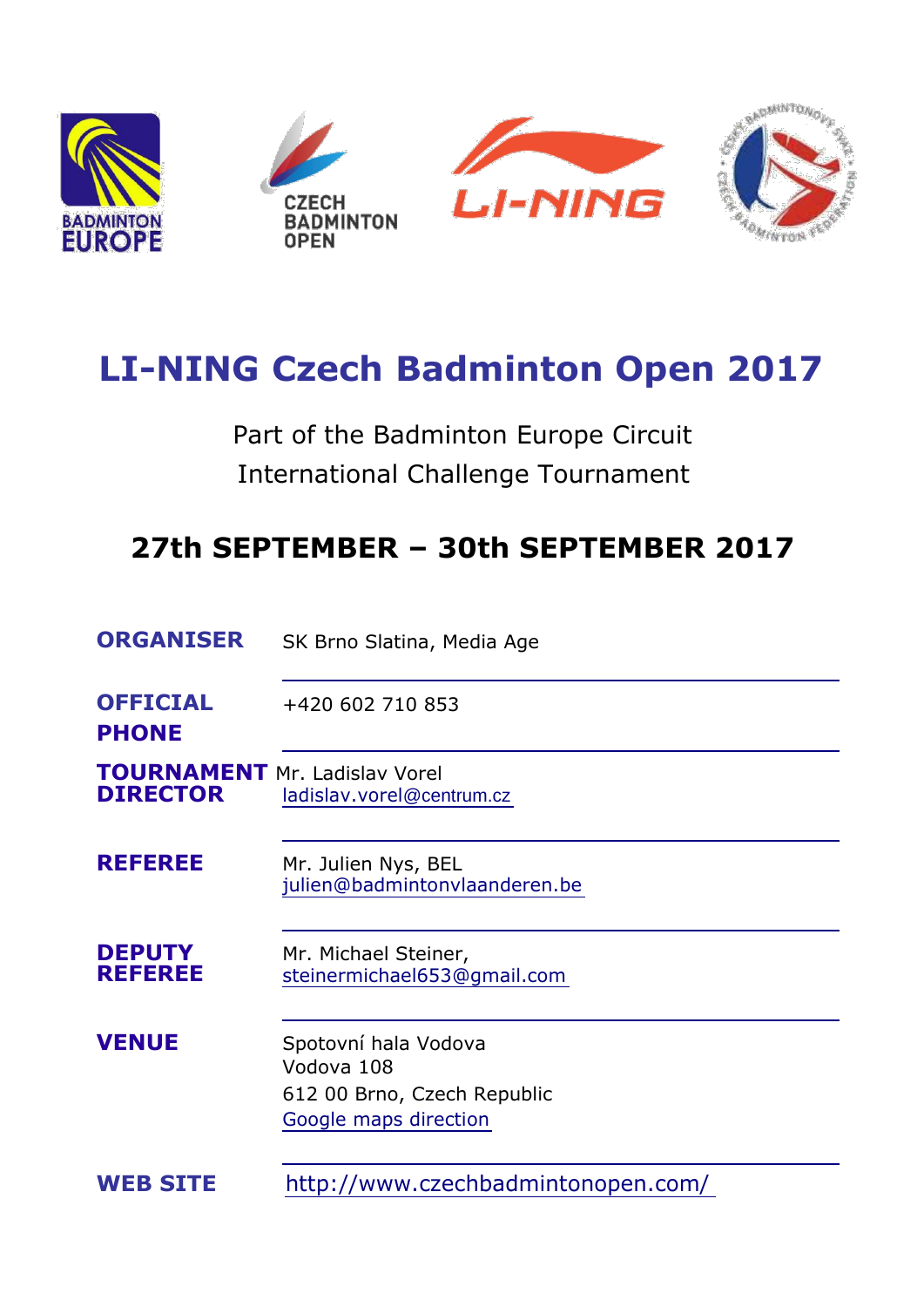| <b>EVENTS</b>      | Men's and women's singles, men's and women's<br>doubles, and mixed doubles<br>The Championships will comprise of the following<br>number of entries in the main tournament:                                                                                                                                                                                                                                                          |                                                                                 |  |
|--------------------|--------------------------------------------------------------------------------------------------------------------------------------------------------------------------------------------------------------------------------------------------------------------------------------------------------------------------------------------------------------------------------------------------------------------------------------|---------------------------------------------------------------------------------|--|
|                    | Men's Singles (MS) 32<br>Women's Singles (WS) 32<br>Men's Doubles (MD) 24<br>Women's Doubles (WD) 24<br>Mixed Doubles (XD) 24                                                                                                                                                                                                                                                                                                        |                                                                                 |  |
|                    | The number of players in/from the qualification is<br>subject to the final number of entries.                                                                                                                                                                                                                                                                                                                                        |                                                                                 |  |
| <b>COURTS</b>      | 5 courts UHER Company                                                                                                                                                                                                                                                                                                                                                                                                                |                                                                                 |  |
| <b>SHUTTLES</b>    | LI-NING A 300                                                                                                                                                                                                                                                                                                                                                                                                                        |                                                                                 |  |
| <b>PROVISIONAL</b> |                                                                                                                                                                                                                                                                                                                                                                                                                                      |                                                                                 |  |
| <b>SCHEDULE</b>    | Wednesday Sep 27 <sup>th</sup><br>Thursday Sep 28 <sup>th</sup>                                                                                                                                                                                                                                                                                                                                                                      | 11:00 Qualification 1st +2rd Round<br>09:30 Qualification 3 <sup>rd</sup> Round |  |
|                    |                                                                                                                                                                                                                                                                                                                                                                                                                                      | 12:30 Maindraw 1st Round                                                        |  |
|                    | Friday Sep 29 <sup>th</sup>                                                                                                                                                                                                                                                                                                                                                                                                          | 10:00 Maindraw 2 <sup>rd</sup> Round<br>17:00 Quarterfinals                     |  |
|                    | Saturday Sep. 30 <sup>th</sup>                                                                                                                                                                                                                                                                                                                                                                                                       | 9:30 Semifinals<br>16:30 Finals                                                 |  |
| <b>DRAW</b>        | The Draw will be made by Badminton Europe                                                                                                                                                                                                                                                                                                                                                                                            |                                                                                 |  |
| <b>ENTRIES</b>     | All entries must be made through BWF Online Entry System<br>http://bwf.tournamentsoftware.com/sport/tournament.asp<br>x?id=FAB98C22-8379-457F-A3DB-7CB44C95E909                                                                                                                                                                                                                                                                      |                                                                                 |  |
|                    | Entries must be submitted no later than 29 <sup>th</sup> August 2017<br>at 23:59 BWF HQ time (17:59 CET)<br>Players can not be entered unless they already have a<br>BWF ID-number. In case you wish to enter players who do<br>not have a BWF ID-number, please contact the BWF office<br>well in advance of the tournament, so that the players<br>concerned can get a BWF ID-number before the closing<br>date of the tournament. |                                                                                 |  |
|                    |                                                                                                                                                                                                                                                                                                                                                                                                                                      |                                                                                 |  |

### **No late entries will be accepted.**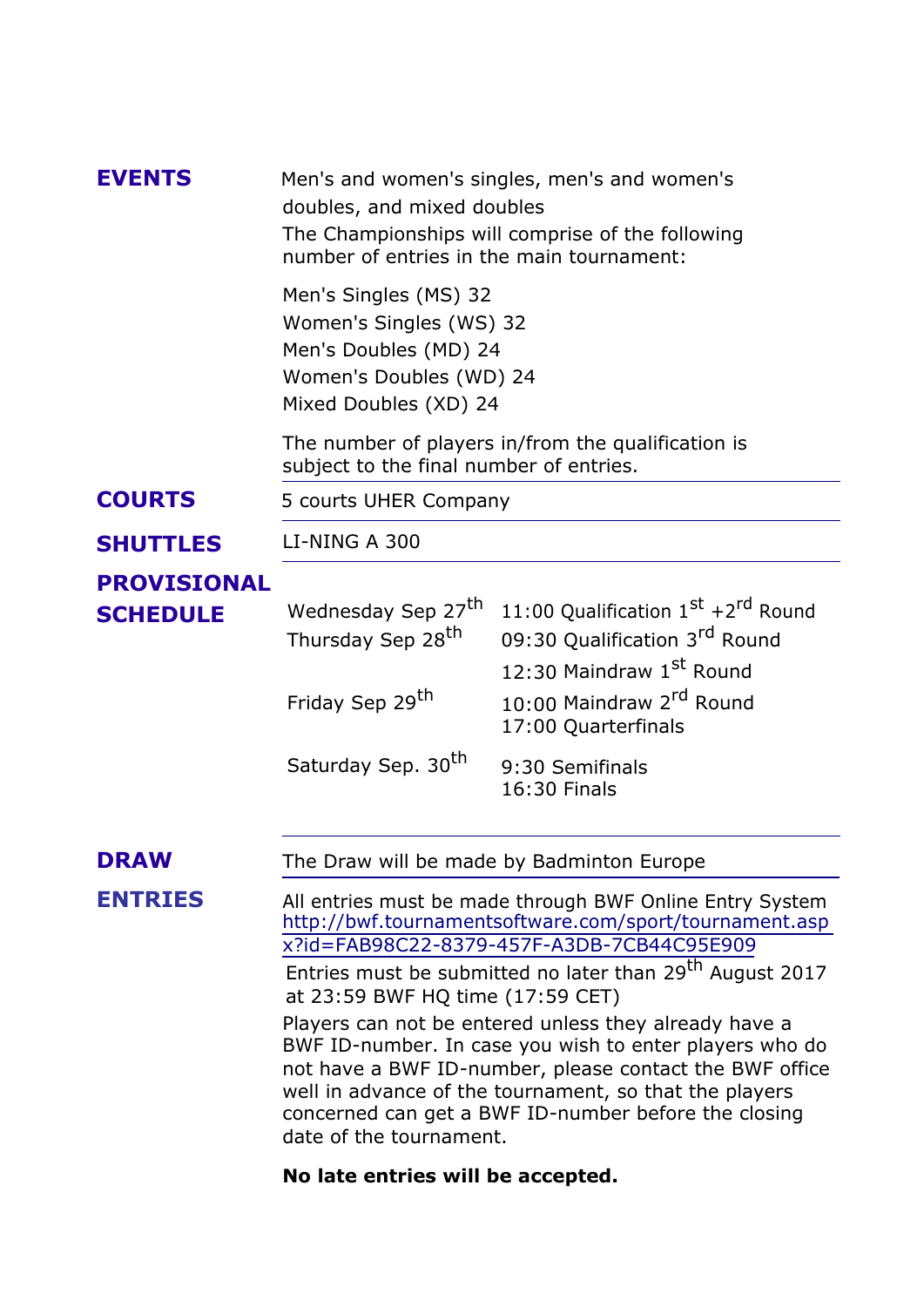Organizers are allowed to refuse entries if players have outstanding fees of a previous year.

**ELIGIBILITY** Participation in the LI-NING Czech Badminton Open 2017 is open to members of any National Association recognized by the BWF and any currently registered member of the Badminton Czech Republic.

Following entries are not acceptable:

1. received after the closing date

2. made on an individual basis

**ENTRY FEES**  EUR 40,- in singles and EUR 60,- per pair in doubles

**PAYMENT** The Member Association that enters a player into a Circuit tournament is responsible for paying the entry fees for the player. The entry fees become due if a player is entered and has not been withdrawn by the Member Association by midnight local time on the closing date.

> The entry fees will not be refunded in the case of a withdrawal. For all the withdrawn players the Organizers can invoice the entry fee to the relevant Member Association. If no payment has been received after the deadline has passed the organizers will forward the invoice with the registration of deliverance and the copy of the original entry together with the original invoice to BADMINTON EUROPE.

> If a player/pair is listed on a "Waiting List", no entry fee is to be paid before being promoted to the Main Draw or Qualification draw. Before such a promotion takes place, the organizers must have this promotion confirmed by the association/associations of the respective player/pair. Only when this confirmation has been given, the player/pair is considered as an entry.

Organizers are allowed to refuse entries if players have outstanding fees from a previous year.

No alteration, except withdrawal, can be made to the entries after the close of entries in accordance with BWF Competition Regulations 15.1.

**VISA** If you need Visa please ask the Czech Badminton Federation [badminton@cuscz.cz](mailto:badminton@cuscz.cz) for the official invitation letter. It is advised to arrange the Visa in time.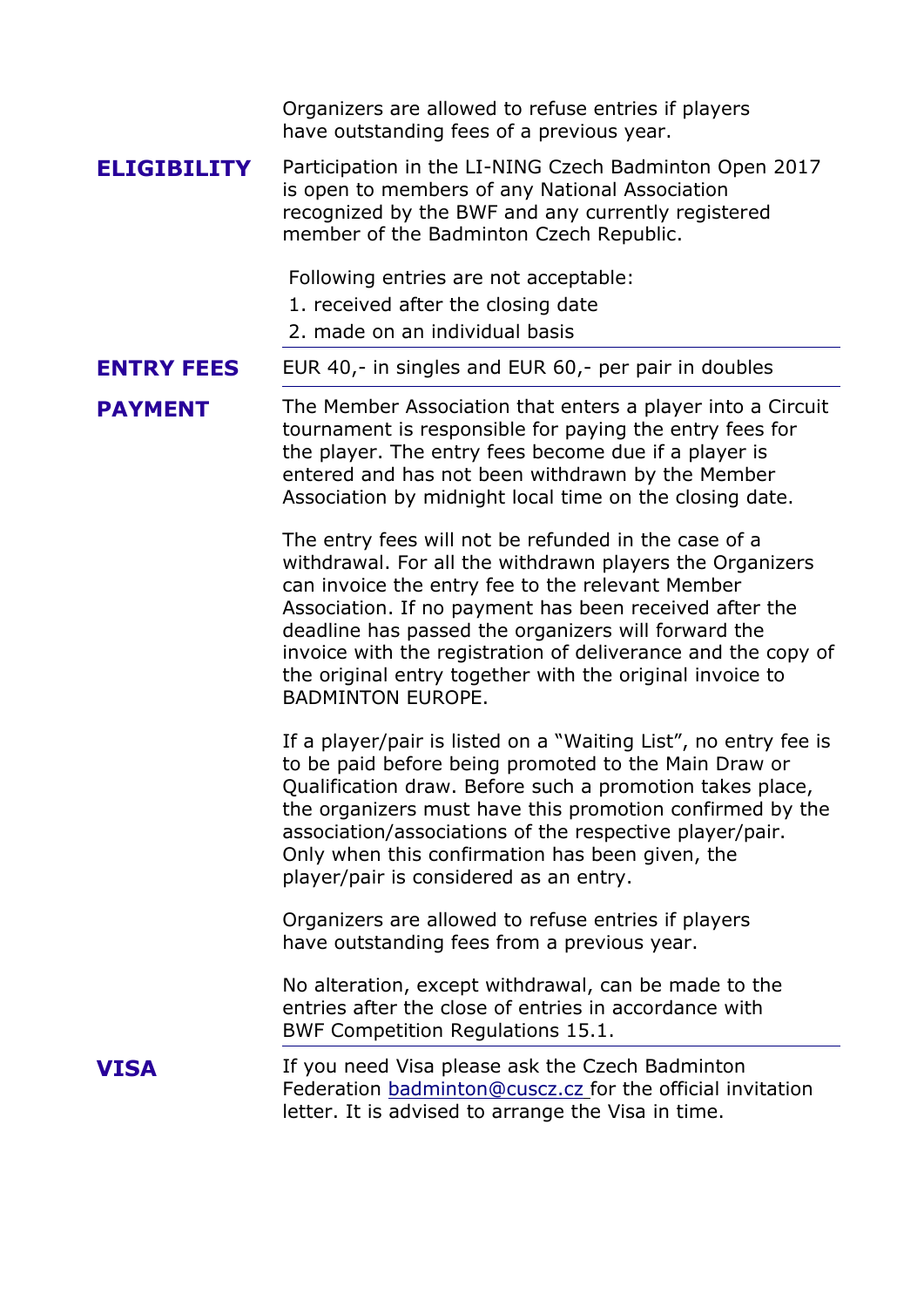| <b>BANK</b><br><b>DETAILS</b> | Czech Badminton Association<br>Zátopkova 100/2, 160 17 Praha 6<br>BANK: GE Money Bank, a.s., Vítězné náměstí 577/2,<br>160 00 Praha 6 - Dejvice<br>Account no. 215389623/ (Bank code) 0600<br>IBAN: CZ5706000000000215389623<br><b>SWIFT: AGBACZPP</b>                                                      |
|-------------------------------|-------------------------------------------------------------------------------------------------------------------------------------------------------------------------------------------------------------------------------------------------------------------------------------------------------------|
|                               | <b>WITHDRAWALS</b> Please ensure that the organizer will be informed<br>immediately when a player has to withdraw, together with<br>the reason.                                                                                                                                                             |
|                               | <b>Attention:</b> Any withdrawal after the Sunday<br>immediately preceding the draw, for any reason<br>whatsoever, renders the Member Association concerned<br>liable to an amount of US\$ 150,00 for the inconvenience<br>caused by the withdrawal (as defined in BWF General<br>Competition Regulations). |
|                               | Any player not showing up at the tournament, without<br>having been withdrawn in advance, renders the<br>Member Association concerned liable to an additional<br>amount of US\$ 500,00 for the inconvenience caused by<br>the "no show".                                                                    |
| <b>PRIZE MONEY €</b>          | 17 900,- (US\$ 20.000.-)                                                                                                                                                                                                                                                                                    |
|                               | Player's prize money will be taxed with 15% according<br>to the Czech tax law and paid out in EUR according to<br>the official exchange rate valid on June 19 <sup>th</sup> 2017 (date<br>of issue of this invitation).                                                                                     |

The Organizer shall pay the prize money cash during the closing ceremony. The prize money will be awarded only to those players who attend the closing ceremony.

|                            | <b>MS</b> | WS              | <b>MD</b>  | <b>WD</b>           | <b>XD</b> |
|----------------------------|-----------|-----------------|------------|---------------------|-----------|
| Winner                     | € 1800    | € 1800          | € 2340 $*$ | € 2340*             | $E$ 2340* |
| <b>Runner-up</b>           | € 1040    | $\epsilon$ 1040 | $£ 1200*$  | € 1200 <sup>*</sup> | $E$ 1200* |
| $ \mathsf{Semifinalists} $ | € 400     | € 400           |            |                     |           |

*\*= per pair*

**CEREMONIES** Players are not allowed to wear hats or caps during the presentation ceremonies. Rackets may not be carried during presentations. Tracksuits, or clothing as worn during play, will be allowed. No other form of advertising will be permitted. This regulation will be strictly enforced by our stewards prior to each ceremony.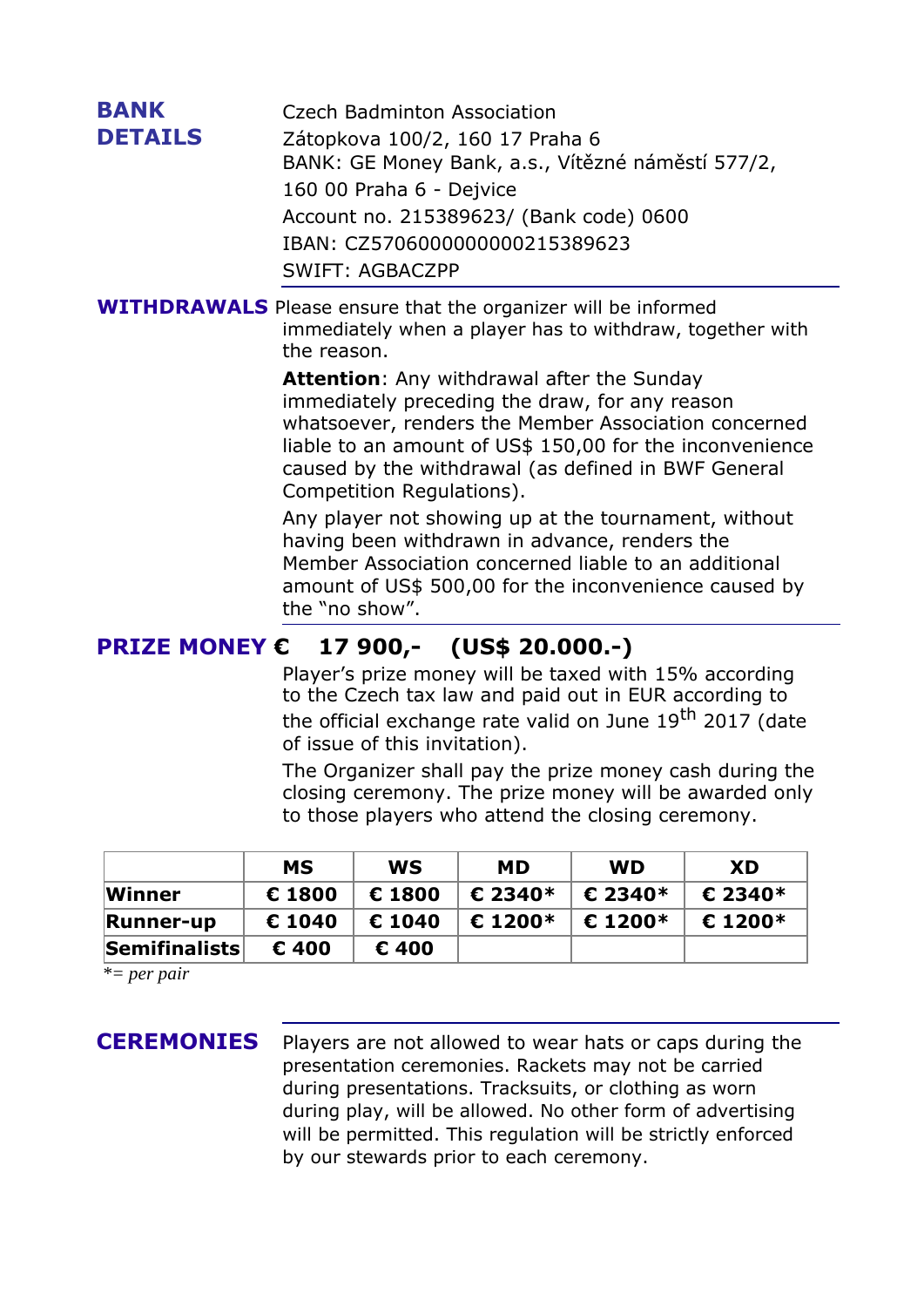| <b>CONDITIONS</b><br><b>OF PLAY</b>         | The Tournament will be conducted under the BWF<br>Competition Regulations and in accordance with<br>Instructions of the Badminton Europe Circuit, of which<br>the Tournament forms a part.                                                                                                                                                                                                                                                                                                                                                                                                                                                                                                                                                                                                                                                 |
|---------------------------------------------|--------------------------------------------------------------------------------------------------------------------------------------------------------------------------------------------------------------------------------------------------------------------------------------------------------------------------------------------------------------------------------------------------------------------------------------------------------------------------------------------------------------------------------------------------------------------------------------------------------------------------------------------------------------------------------------------------------------------------------------------------------------------------------------------------------------------------------------------|
|                                             | Players shall not plan their departure less than two (2)<br>hours after their last match is planned to conclude. If a<br>player is unable to compete due to early departure,<br>he/she may be penalized by removal of ranking points<br>and return of awarded prizes. BADMINTON EUROPE shall<br>propose to BWF that the gained BWF ranking points are<br>also removed.                                                                                                                                                                                                                                                                                                                                                                                                                                                                     |
| <b>ADVERTISING</b><br><b>&amp; CLOTHING</b> | Colour, design, lettering and advertising on clothing shall<br>be regulated by BWFGeneral Competition Regulations 19<br>to 23.A player violating these regulations shall be<br>penalised by an administrative fine of 50,00 EUR.                                                                                                                                                                                                                                                                                                                                                                                                                                                                                                                                                                                                           |
|                                             | The name on the back of the shirts is mandatory for all<br>matches at all times during play in both the qualification<br>and the main draw. A player failing to wear the name<br>on the back of his/her shirt when mandatory shall be<br>penalised by an administrative fine of 100,00 EUR.                                                                                                                                                                                                                                                                                                                                                                                                                                                                                                                                                |
|                                             | It is mandatory that partners in doubles wear the<br>same colour of the T-shirt and shorts/skirts at all time<br>during play in both the qualification and the main<br>draw. Failing to do so shall result in an administrative<br>fine of 100,00 EUR.                                                                                                                                                                                                                                                                                                                                                                                                                                                                                                                                                                                     |
| <b>BETTING</b>                              | There can be betting on offer from this event. Betting is<br>however not allowed to be made by players or officials<br>connected to the event either in person or through a third<br>party. Participants may therefore not make bets on the<br>Event or procure through third parties the making of bets<br>with a betting agency. Participants who, in violation of<br>this prohibition, nevertheless make or procure through<br>third parties the making of bets with betting agencies<br>shall be immediately disqualified from participation in the<br>Event and are liable for legal prosecution. Similarly<br>manipulation of games will be met with disqualification<br>and possible legal prosecution. Any violation mentioned<br>above is also a breach of Player's Code of Conduct (Art.<br>5.2.) and will be sanctioned by BWF. |
| <b>INSURANCE</b>                            | To be arranged individually by participants. During the<br>tournament a doctor will be present in the hall.                                                                                                                                                                                                                                                                                                                                                                                                                                                                                                                                                                                                                                                                                                                                |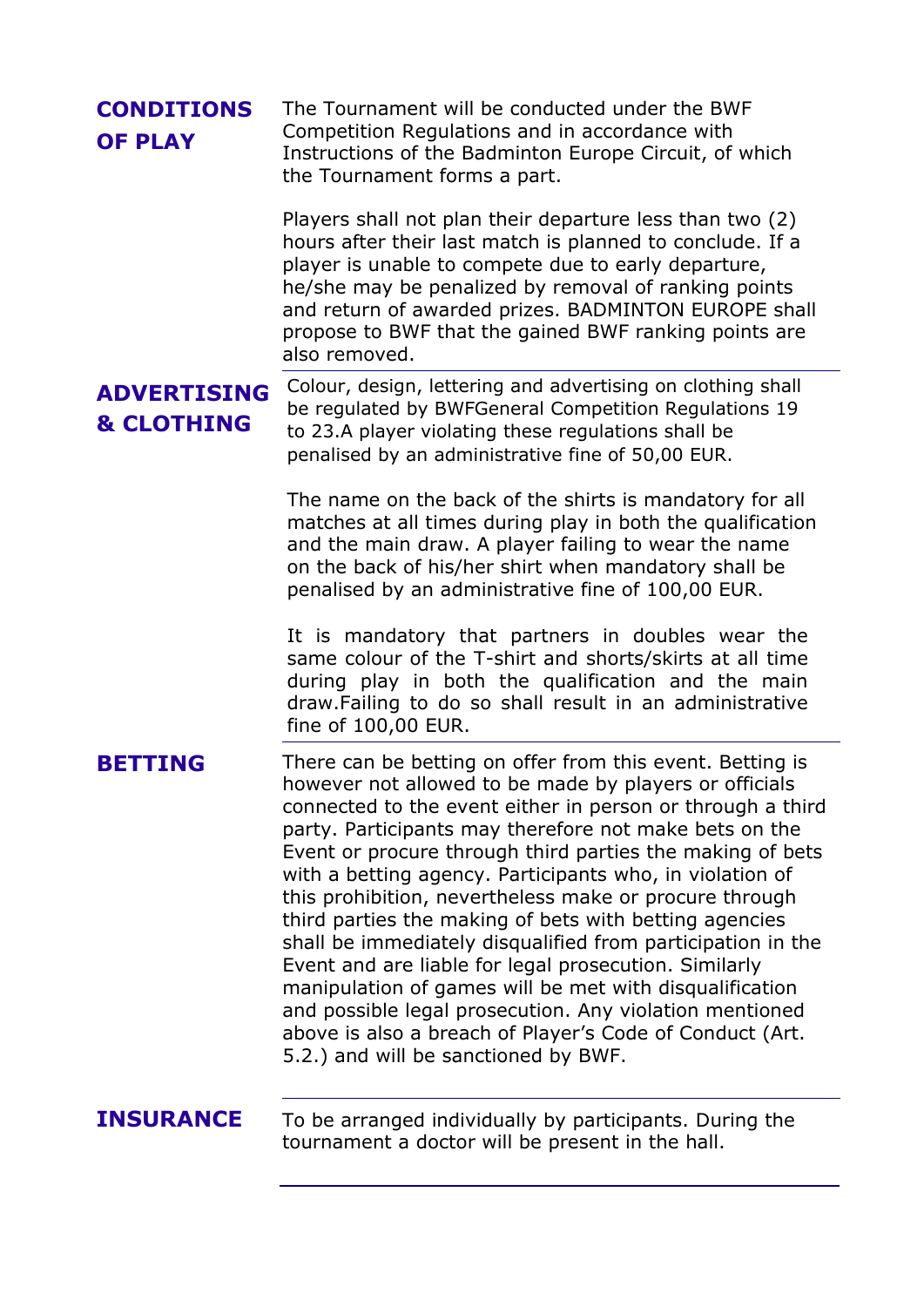| <b>DOPING</b><br><b>CONTROL</b>    | Doping tests can be executed.                                                                                                                                                                                                                                                                                                                                                                                         |  |
|------------------------------------|-----------------------------------------------------------------------------------------------------------------------------------------------------------------------------------------------------------------------------------------------------------------------------------------------------------------------------------------------------------------------------------------------------------------------|--|
| <b>KEY DATES</b>                   | Entries deadline: 29 <sup>th</sup> August 2017<br>World Ranking date for M&Q-report: 31 <sup>th</sup> August 2017<br>Date for publication of M&Q-report: 1 <sup>st</sup> September 2017<br>World Ranking date for seeding/draw: 7 <sup>th</sup> September 2017<br>Last day for Withdrawal without Penalty: 10 <sup>th</sup><br>September 2017                                                                         |  |
|                                    | Date for the draw: 12 <sup>th</sup> September 2017                                                                                                                                                                                                                                                                                                                                                                    |  |
| <b>MEDIA</b>                       | All journalists who want to visit the tournament must ask<br>in advance for accreditation by September $12^{th}$ ,<br>e-mail: lukas@czechbadmintonopen.com                                                                                                                                                                                                                                                            |  |
| <b>BADGES</b>                      | Entry to the arena for players and officials will be<br>controlled by colour coded name badges. Badges will be<br>issued to all nominated players on arrival to the venue.                                                                                                                                                                                                                                            |  |
| <b>TRAVEL</b>                      | Competitors from abroad are requested to inform the<br>transport manager at transport@czechbadmintono<br>of time of arrival, flight no., etc. before<br>arrival, according to the enclosed information.<br><b>Transportation (pick up):</b> Will be provided as a courtesy<br>from Airport Brno/ Main Bus and Main Train Station Brno<br>to the official hotels only.                                                 |  |
| <b>SHUTTLE</b><br><b>TRANSPORT</b> | Transport between the venue and the official tournament<br>hotels will be arranged. The shuttle bus will run<br>according to a time schedule.                                                                                                                                                                                                                                                                         |  |
| <b>LUNCH AND</b><br><b>DINNER</b>  | It will be possible to buy lunch and dinner in the<br>restaurants of the official hotels. A small snack-bar will be<br>opened in the hall for players and visitors.                                                                                                                                                                                                                                                   |  |
| <b>HOTELS</b>                      | Accommodation in the official hotels must be booked no<br>later than September 1 <sup>st</sup> 2017. Accommodation must<br>be booked by email to<br>opletalova@czechbadmintonopen.com<br>Please note that there is a limited capacity within each<br>hotel and reservations will be handled on the basis of<br>first come, first served. Your booking email will be<br>answered with information about hotel payment. |  |